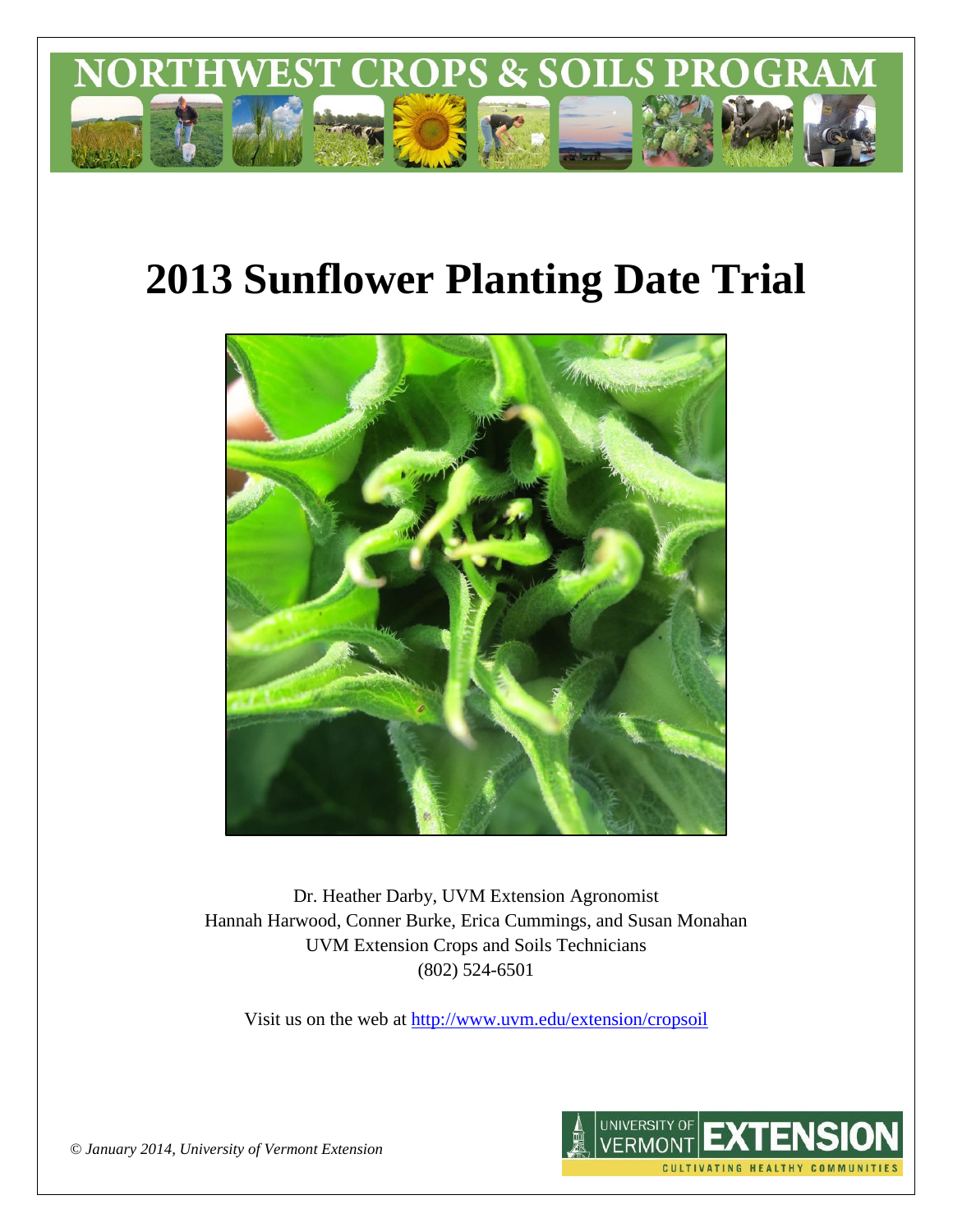## **2013 SUNFLOWER PLANTING DATE TRIAL Dr. Heather Darby, University of Vermont Extension** [heather.darby\[at\]uvm.edu](mailto:heather.darby@uvm.edu?subject=2013%20Sunflower%20Planting%20Date%20Trial)

Sunflowers are being grown in the Northeast for their potential to add value to a diversified operation as fuel, feed, fertilizer, and an important rotational crop. However, pest pressures from seed-boring insects, disease, and birds can limit yield and quality, making the crop less viable for existing and potential growers. Addressing some of these pest pressures with agronomic management strategies may help mitigate yield losses. One cultural pest control strategy is manipulation of planting date. To evaluate the impacts of altered planting dates on sunflower pests, an on-farm trial was designed and implemented by the University of Vermont Extension's Northwest Crops & Soils Program in 2013.

# **MATERIALS AND METHODS**

To assess the effect of varying planting dates on sunflower pest pressures, yield, and quality, a field trial was initiated at Borderview Research Farm in Alburgh, VT in 2013 (Table 1). The experimental design was a randomized complete block with split plots and four replications. The main plots were five planting dates, each spaced approximately one week apart (17-May, 28-May, 4-Jun, 10-Jun, and 19-Jun). The subplots were two varieties, 'Cobalt II' (early) and 'Torino' (med-full). Both varieties are Nuseed® (formerly Seeds 2000®) hybrids, treated with Cruiser Maxx® (thiamethoxam, azoxystrobin, fludioxonil, mefnoxam). Cobalt II is a Clearfield® (tolerant to Beyond® ammonium salt of imazamox herbicide) variety that is high-oleic (≥80% oleic acid); Torino is a Clearfield® NuSun® mid-oleic (approximately 65% oleic acid) variety.

| Location                                | <b>Borderview Research Farm - Alburgh, VT</b>                            |
|-----------------------------------------|--------------------------------------------------------------------------|
| Soil type                               | Benson rocky silt loam, 8-15% slope                                      |
| <b>Previous crop</b>                    | Winter canola                                                            |
| <b>Tillage operations</b>               | Fall chisel plow, disk and spike tooth harrow                            |
| Seeding rate (viable seeds $ac-1$ )     | 34,000                                                                   |
| <b>Planting equipment</b>               | John Deere 1750 corn planter                                             |
| Row width (in.)                         | 30                                                                       |
| Plot size (ft)                          | $10' \times 20'$                                                         |
| <b>Planting dates</b>                   | 17-May, 28-May, 4-Jun, 10-Jun, 19-Jun                                    |
| <b>Varieties</b>                        | Seeds 2000 'Cobalt II' (Early), Seeds 2000 'Torino' (Med-Full)           |
| <b>Starter fertilizer (at planting)</b> | 200 lbs $ac^{-1}$ 10-20-20                                               |
| <b>Weed control</b>                     | 1.5 pt ac <sup>-1</sup> Trust <sup>®</sup> on 17-May, hand-weeded 14-Jun |
| <b>Harvest dates</b>                    | 21-Oct and 14-Nov                                                        |
| <b>Pressing dates</b>                   | 20-Nov and 25-Nov                                                        |

**Table 1. Agronomic field management of sunflower planting date trial, 2013, Alburgh, VT.**

The soil type at the site was a Benson rocky silt loam with an 8-15% slope. The previous crop was winter canola. The seedbed was prepared according to standard local practices, with fall chisel plow, disk, and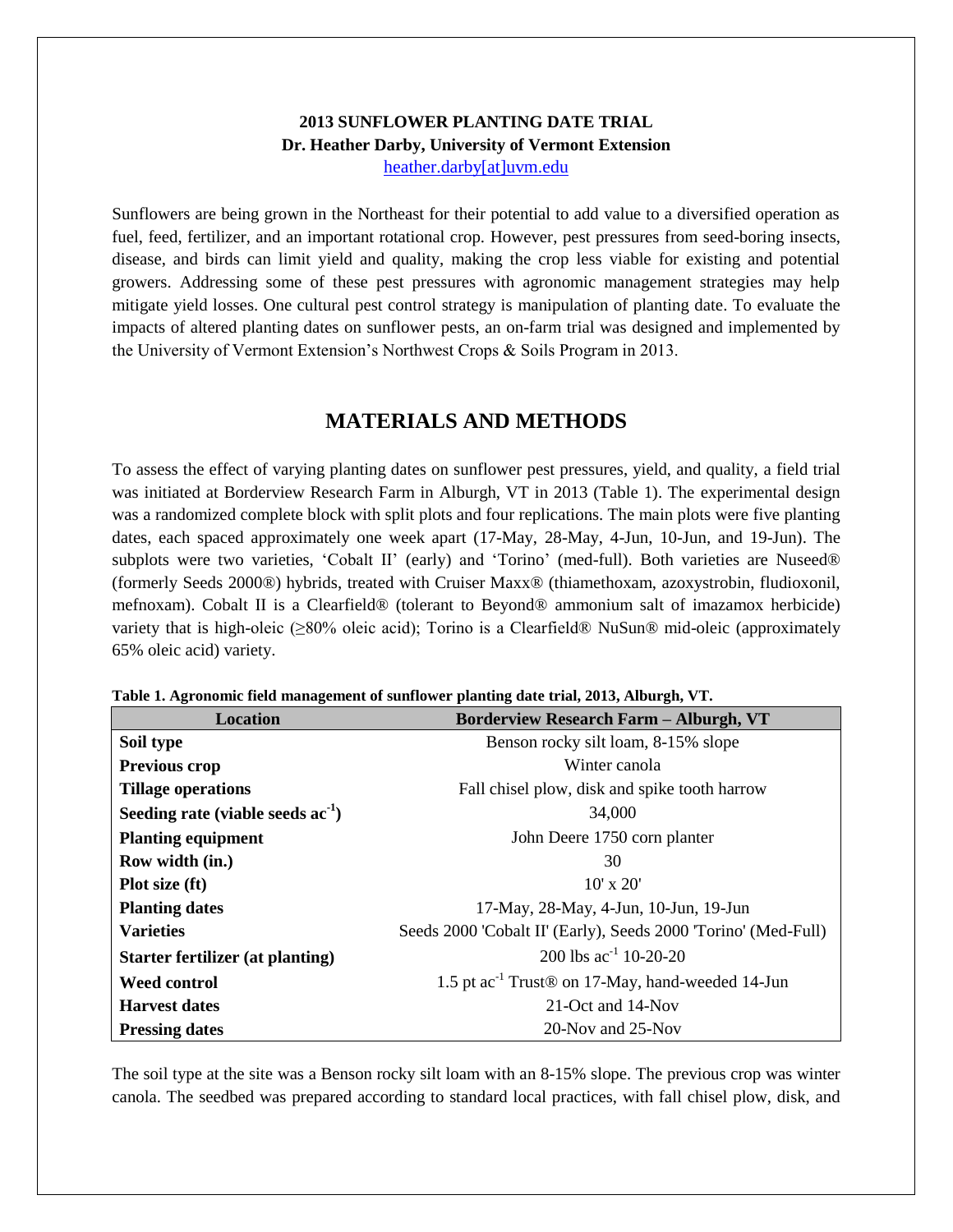spike tooth harrow. Sunflowers were planted in 30" rows with a John Deere 1750 corn planter fitted with sunflower finger pickups. Each 10'x20' plot was planted at 34,000 seeds per acre, and 200 lbs per acre of a 10-20-20 starter fertilizer were applied at planting. Trust® (trifluralin) was applied at 1.5 pints per acre on 17-May. On 14-Jun, all plots were hand-weeded with hoes and small rototillers.

Bloom dates were noted for each sunflower plot when at least 75% of the stand was in flower (at least at R5 stage). Sunflower plots were scouted thoroughly twice during the growing season, on 22- Jul and 19-Aug. Population counts for plant bugs (*Miridae* family) and banded sunflower moth (*Cochylis hospes*) larvae were statistically analyzed. The research trial was not protected from birds with netting or other strategies, in order to more accurately estimate the impact of bird pressure on seed yields and quality. Bird damage was severe, particularly in plants harvested in November (Figure 1).



**Figure 1. Bird damage was severe in late-harvested sunflowers.**

Plant stand characteristics such as bird damage, plant population, height, head width, disease incidence and lodging were measured just prior to harvest. Disease incidence was measured by scouting ten consecutive plants in each plot and noting white mold at specific locations on the plant, including head, stalk and base. Issues with white mold (*Sclerotinia sclerotiorum*), a fungus which can overwinter in the ground and spread quickly, especially in wet seasons, have proven problematic in the Northeast in the past. The first two planting dates (17-May and 28-May) were harvested on 21-Oct; the last three planting dates (4-Jun, 10-Jun, and 19-Jun) were harvested on 14-Nov. All plots were harvested with an Almaco SPC50 plot combine with a 5' head and specialized sunflower pans made to efficiently collect sunflower heads. At harvest, test weight and seed moisture were determined for each plot with a Berckes Test Weight Scale and a Dickey-john M20P moisture meter. Subsamples were assessed for seed damage from banded sunflower moth. Oil from a known volume of each seed sample was extruded on 20-Nov and 25- Nov with a Kern Kraft Oil Press KK40, and the oil quantity was measured to calculate oil content. Oil yield (in lbs per acre and gallons per acre) was adjusted to 10% pressing moisture and reported.

Data were analyzed using mixed model analysis using the mixed procedure of SAS (SAS Institute, 1999). Replications within the trial were treated as random effects and treatments were treated as fixed. Mean comparisons were made using the Least Significant Difference (LSD) procedure when the F-test was considered significant (p<0.10). In some cases, P-values are given at the bottom of tables to display levels of significance.

Variations in yield and quality can occur because of variations in genetics, soil, weather, and other growing conditions. Statistical analysis makes it possible to determine whether a difference among treatments is real or whether it might have occurred due to other variations in the field. At the bottom of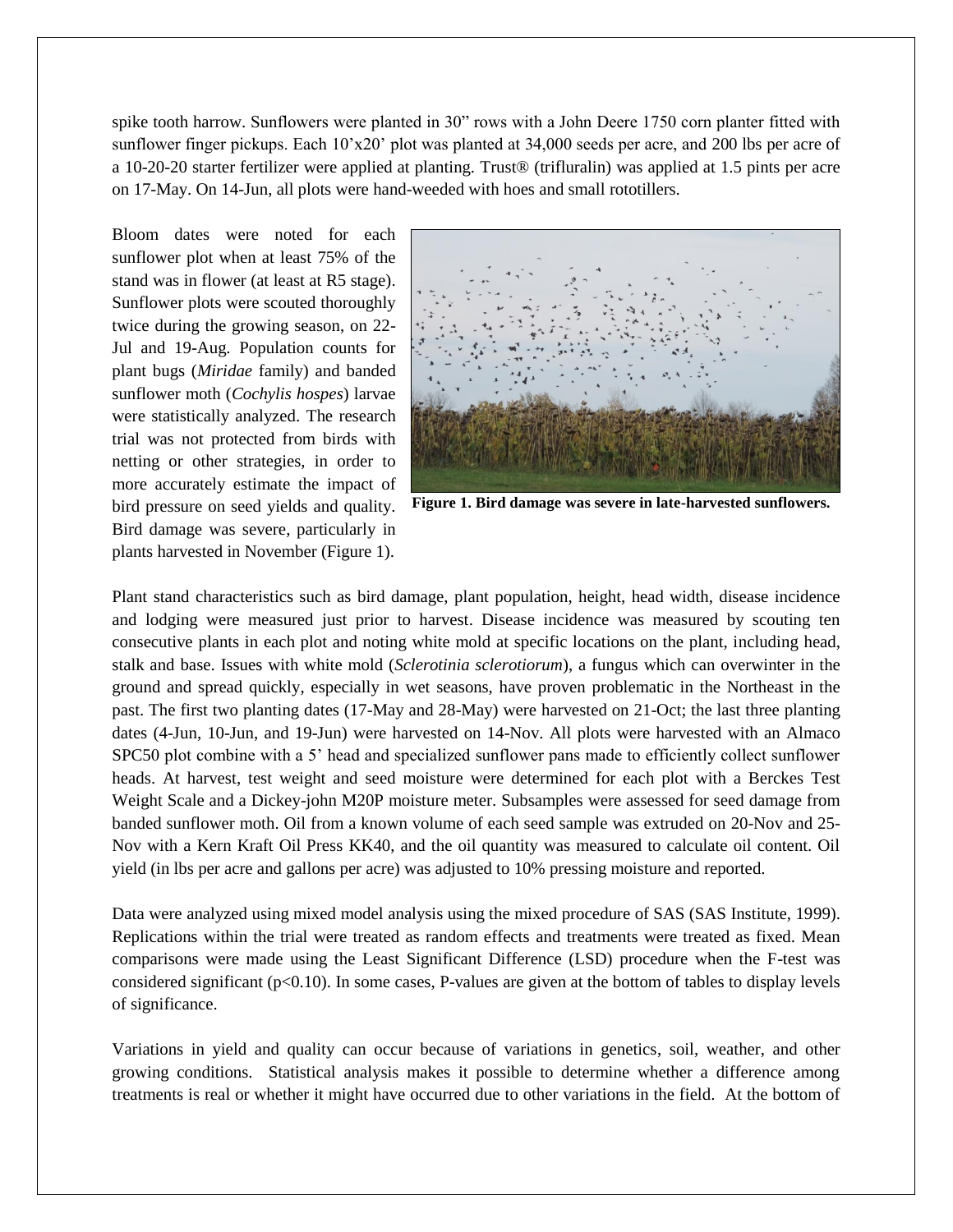each table a LSD value is presented for each variable (i.e. yield). Least Significant Differences (LSDs) at the 0.10 level of significance are shown. Where the difference between two treatments within a column is equal to or greater than the LSD value at the bottom of the column, you can be sure that for 9 out of 10 times, there is a real difference between the two treatments. Treatments that were not significantly lower in performance than the top-performing treatment in a particular column are indicated with an asterisk. In the following example, hybrid C is significantly different from hybrid A but not from hybrid B. The difference between C and B is equal to 1.5, which is less than the LSD value of 2.0. This means that these

hybrids did not differ in yield. The difference between C and A is equal to 3.0, which is greater than the LSD value of 2.0. This means that the yields of these hybrids were significantly different from one another. The asterisk indicates that hybrid B was not significantly lower than the top yielding hybrid C, indicated in bold.

| <b>Treatment</b> | Yield  |
|------------------|--------|
| A                | 6.0    |
| B                | $7.5*$ |
| C                | $9.0*$ |
| LSD              | 2.0    |

### **RESULTS**

Weather data was collected with an onsite Davis Instruments Vantage Pro2 weather station equipped with a WeatherLink data logger. Temperature, precipitation, and accumulation of Growing Degree Days (GDDs) are consolidated for the 2013 growing season (Table 2). Historical weather data are from 1981- 2010 at cooperative observation stations in Burlington, VT, approximately 45 miles from Alburgh, VT.

In general, the spring of 2013 was much wetter than normal, with 6.88 inches of rain beyond the historical average. This delayed planting for many growers. The months of Jul through Oct were drier than normal. Throughout the season, there were an accumulated 3460 GDDs for sunflower (calculated at a base temperature of 44°F), 199 more than normal.

| Alburgh, VT                         | May  | Jun     | Jul     | Aug     | Sep     | Oct     | <b>Nov</b> |
|-------------------------------------|------|---------|---------|---------|---------|---------|------------|
| Average temperature $({}^{\circ}F)$ | 59.1 | 64.0    | 71.7    | 67.7    | 59.3    | 51.1    | 35.1       |
| Departure from normal               | 2.7  | $-1.8$  | 1.1     | $-1.1$  | $-1.3$  | 2.9     | $-3.1$     |
|                                     |      |         |         |         |         |         |            |
| Precipitation (inches)              | 4.79 | $9.23*$ | 1.89    | 2.41    | 2.20    | $2.22*$ | 3.16       |
| Departure from normal               | 1.34 | 5.54    | $-2.26$ | $-1.50$ | $-1.44$ | $-1.38$ | 0.04       |
|                                     |      |         |         |         |         |         |            |
| Growing Degree Days (base 44°F)     | 476  | 607     | 863     | 740     | 465     | 275     | 34         |
| Departure from normal               | 91   | $-47$   | 37      | $-27$   | $-33$   | 144     | 34         |

**Table 2. Consolidated weather data and GDDs for May-Nov 2013, Alburgh, VT.**

Based on weather data from a Davis Instruments Vantage Pro2 with WeatherLink data logger. Historical averages are for 30 years of NOAA data (1981-2010) from Burlington, VT.

\* June and Oct 2013 precipitation data based on National Weather Service data from cooperative stations in South Hero, VT.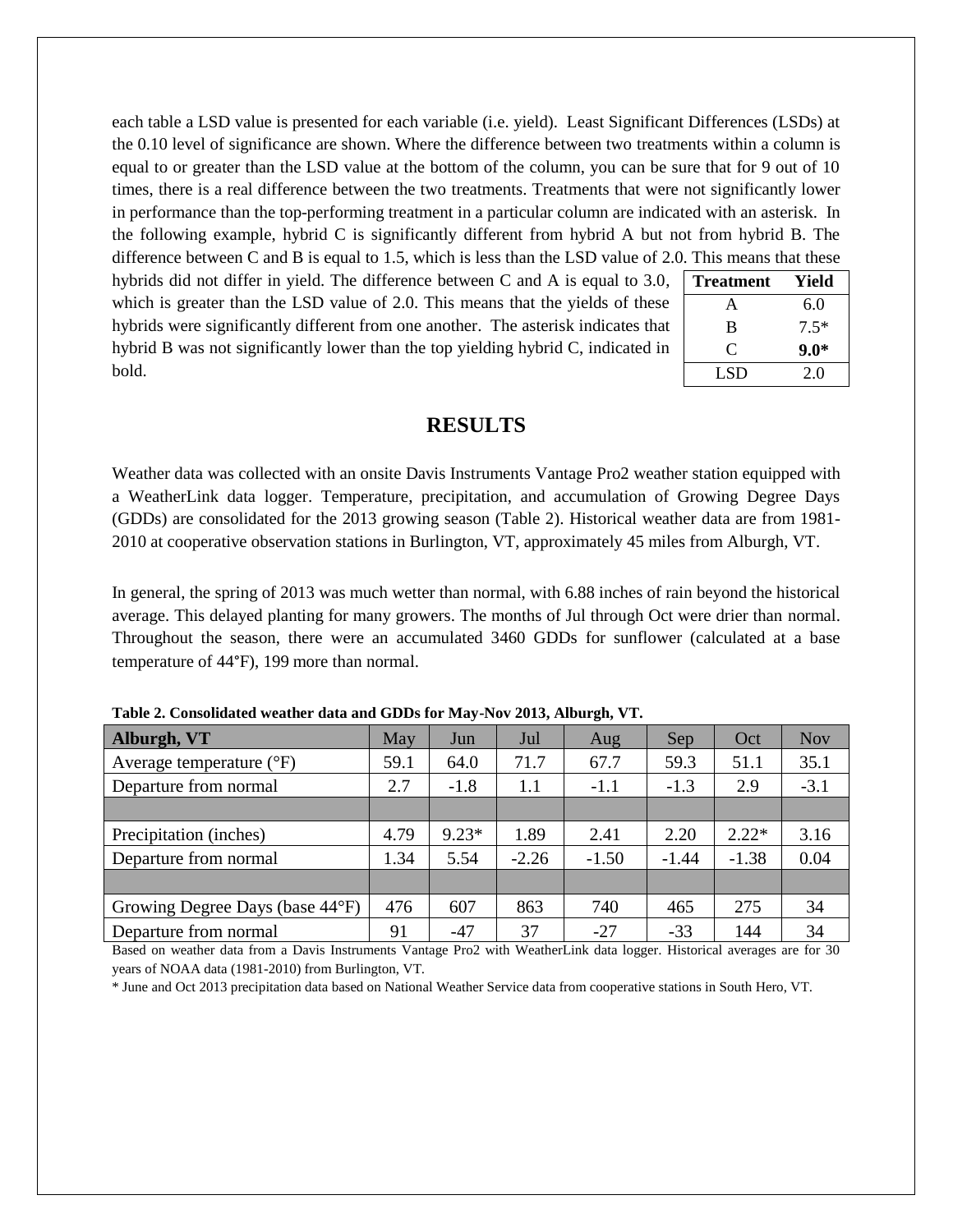### *Planting date x variety interactions*

There was a significant interaction between planting date and variety for the date of bloom, suggesting that altering planting dates will have a different impact on the bloom date of one variety than it does on the bloom date of another. There was much more discrepancy in the bloom dates of the two varieties in the first and last planting dates than the less extreme planting dates (Figure 2). This indicates that the bloom dates of a short-season and a long-season variety are more affected by very early and very late planting dates than planting dates close to 1-Jun.



**Figure 2. Effects of planting date on bloom date for two sunflower varieties, Alburgh, VT, 2013.**

There was a significant interaction between planting date and variety on the number of banded sunflower moth (BSM) larvae observed while scouting (Figure 3). While there was no statistically significant difference in the incidence of BSM larvae between the two varieties, the insect larvae was much more prevalent on 'Torino' sunflowers planted in May, with little to no incidence in June planting dates. Interestingly, 'Cobalt II' sunflowers planted on 28-May and 4-Jun had the highest BSM prevalence with declining populations thereafter. There was no significant interaction between planting date and variety for the *Miridae* family of plant bugs observed while scouting.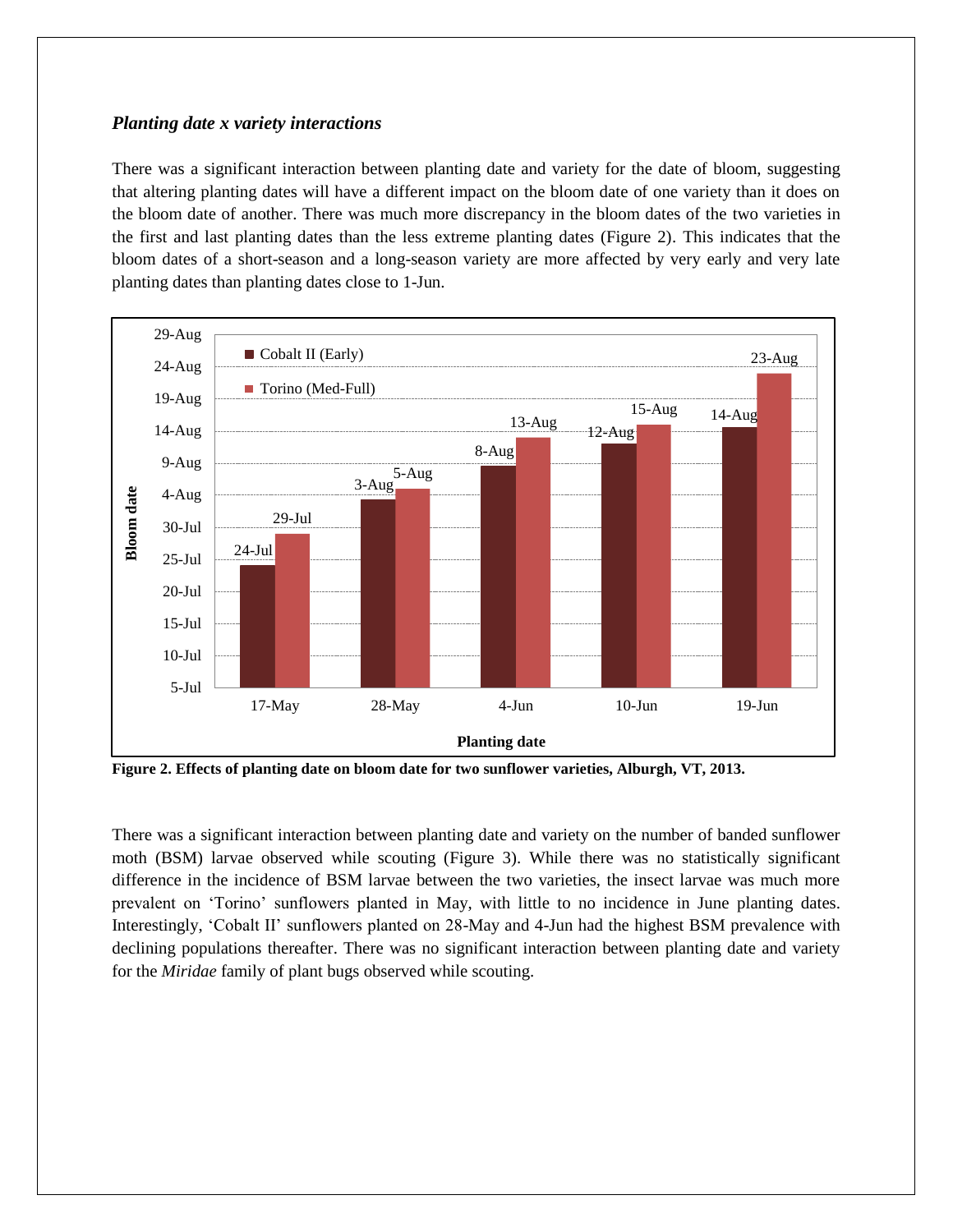

**Figure 3. Effects of planting date on banded sunflower moth larvae for two varieties, Alburgh, VT, 2013.**

There was a significant interaction between the effects of planting date and variety on stalk rot (Figure 4). Cobalt II, an early-season variety, had 0% stalk rot when planted early (17-May) but between 2.5% and 5% at all other planting dates. Interestingly, in early-planted (17-May) Torino sunflowers, stalk rot incidence was 15%—much higher than any other planting date or variety. Torino sunflowers only showed stalk rot when planted before 10-Jun.



**Figure 4. Effects of planting date on stalk rot incidence for two sunflower varieties, Alburgh, VT, 2013.**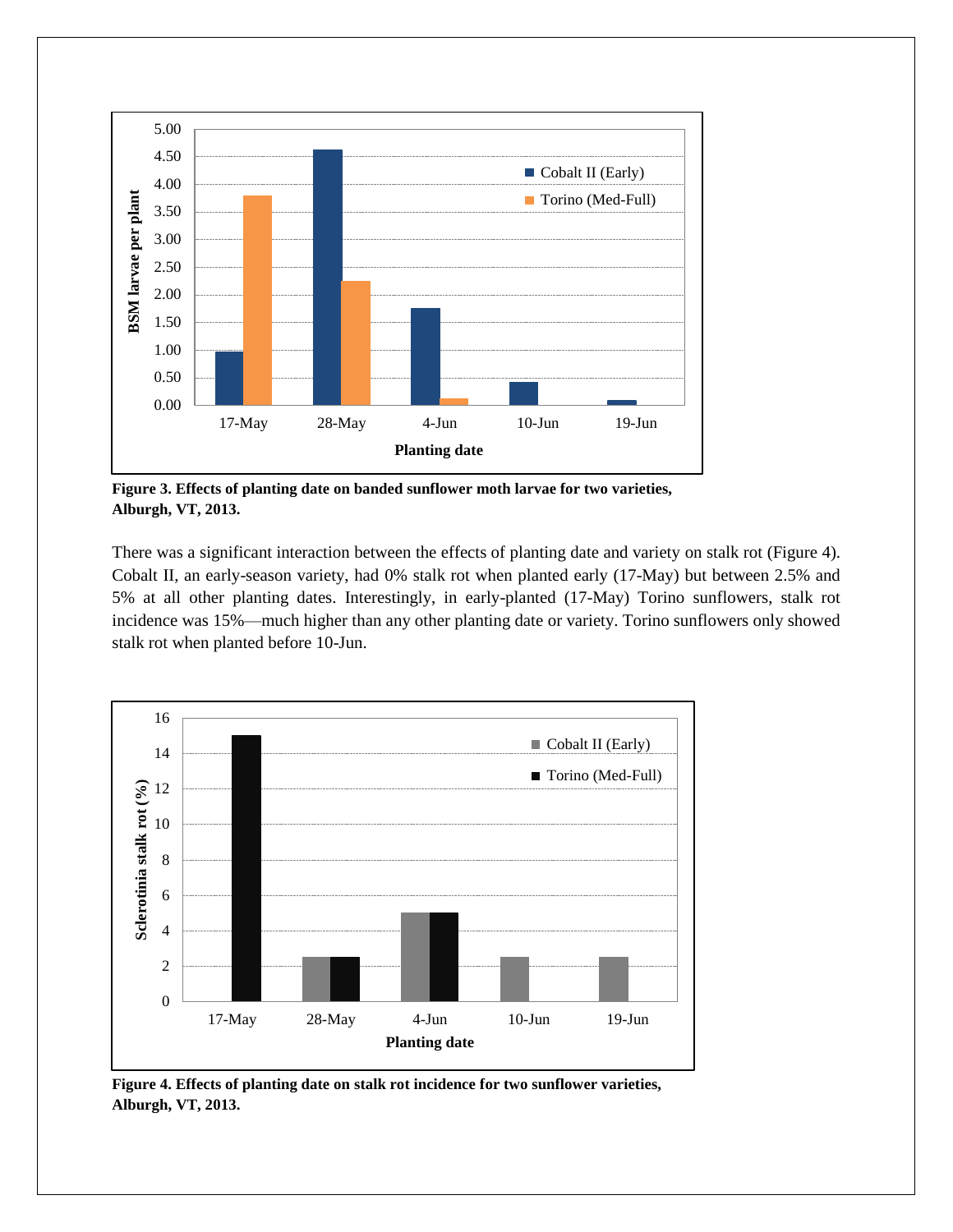There were no significant interactions between planting date and variety for any other plant stand characteristics or for seed and oil yield or quality. This indicates that the impact of planting date on sunflower yield and quality was similar for both early and full-season varieties.

### *Impacts of planting date*

Average bloom dates were different for each of the five planting dates evaluated (Table 3). In general, bloom dates were approximately one week apart, which is consistent with weekly plantings in the spring.

**Table 3. Average bloom date for five sunflower planting dates, Alburgh, VT, 2013.**

| Planting date | Bloom date |
|---------------|------------|
|               |            |
| $1 - 17$ -May | $26$ -Jul  |
| $2 - 28$ -May | 4-Aug      |
| $3 - 4$ -Jun  | $10-Aug$   |
| $4 - 10$ -Jun | $13$ -Aug  |
| $5 - 19$ -Jun | $18-Au$ g  |

Sunflowers were in varying reproductive growth stages when they were scouted on 22-Jul and 19-Aug (Table 4, Figure 5). On 22-Jul, sunflowers in the first two planting date treatments were in R4 and R2, respectively, while all others were in R1. On 19-Aug, the first planting date treatment (17-May) was in R7 stage, in which the back of the sunflower head has begun to turn yellow. The second planting date treatment (28-May) was in R6 stage, with ray flowers just beginning to wilt. The three later planting dates were all in R5 stage, flowering.

| Table 4. Growth stage of sunflowers of varying planting date treatments by scouting date, Alburgh, VT, 2013. |  |
|--------------------------------------------------------------------------------------------------------------|--|
|                                                                                                              |  |

| Planting date | Э  |                          | Scouting date |    |    |    |    |
|---------------|----|--------------------------|---------------|----|----|----|----|
|               |    | $22$ -Jul                | $19-Aug$      |    |    |    |    |
| 1 - 17-May    |    | $\overline{\mathcal{L}}$ | 7             |    |    |    |    |
| 2 - 28-May    |    | 2                        | 6             |    |    |    |    |
| $3 - 4$ -Jun  |    | 1                        | $\sqrt{5}$    |    |    |    |    |
| $4 - 10$ -Jun |    |                          | 5             |    |    |    |    |
| $5 - 19$ -Jun |    |                          | 5             |    |    |    |    |
|               |    |                          |               |    |    |    |    |
| Rl            | R2 |                          | R3            | R4 | R5 | R6 | R7 |

**Figure 5. Sunflower reproductive growth stages from R1 to R7.** *Illustration by Amanda Gervais.*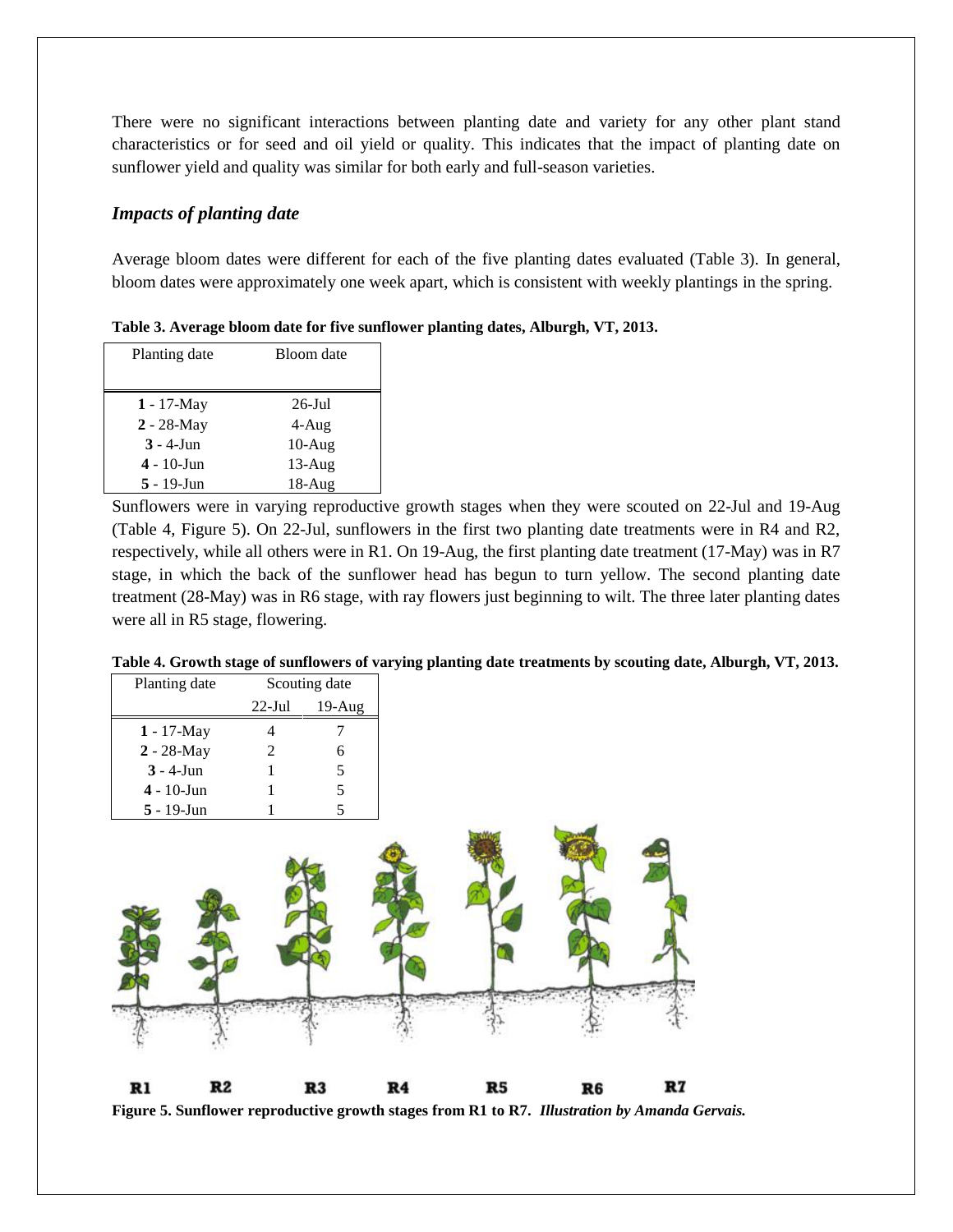Across both scouting dates, there was no significant difference in the incidence of plant bugs by planting date, though there was a slight trend towards lower insect populations in later-planted sunflowers (Table 5). There was a significant difference in the incidence of BSM larvae, with the least number of individual larva (0.04 per plant) in the latest planting date treatment (Figure 7).

| Planting date  | Plant bugs | Banded sunflower moth larvae |
|----------------|------------|------------------------------|
|                | per plant  | per plant                    |
| $1 - 17$ -May  | 2.17       | 2.38                         |
| $2 - 28 - May$ | 2.06       | 3.44                         |
| $3 - 4$ -Jun   | 1.69       | 0.94                         |
| $4 - 10$ -Jun  | 1.63       | 0.21                         |
| $5 - 19$ -Jun  | 1.88       | 0.04                         |
| Trial mean     | 1.88       | 1.40                         |
| P-value        | 0.587      | < 0.0001                     |

|  | Table 5. Insect scouting data by planting date, Alburgh, VT, 2013. |  |  |  |  |
|--|--------------------------------------------------------------------|--|--|--|--|
|  |                                                                    |  |  |  |  |

Treatments in **bold** were top performers for the given variable.

Statistical differences between treatments are indicated when the P-value is <0.10.

Some plant stand characteristics were impacted by planting date (Table 6). Plant population averaged 11,641 plants per acre at harvest, though the last planting date (19-Jun) had statistically lower populations than all other planting dates (Figure 6). Lodging was not statistically impacted by planting date, though the lowest incidence of lodging (0%) was in the third and fourth planting dates (4-Jun and 10-Jun). The incidence of sclerotinia (in the form of head rot, stalk rot, and base rot) was not statistically significant by planting date. Bird damage severity varied by planting date, with the least damage in the second planting date (28-May). There was a statistical difference in plant height by planting date, with the tallest sunflowers in early planting dates (17-May and 28-May). Head width was likewise impacted by planting date, with the widest heads in late-planted sunflowers (19-Jun).

| Planting date | Harvest<br>population | Lodging |                  | Sclerotinia incidence |                  |         | Plant<br>height | Head<br>width   |
|---------------|-----------------------|---------|------------------|-----------------------|------------------|---------|-----------------|-----------------|
|               | plants $ac^{-1}$      | $\%$    | Head rot<br>$\%$ | Stalk rot<br>$\%$     | Base rot<br>$\%$ | $\%$    | in              | $\bullet$<br>in |
|               |                       |         |                  |                       |                  |         |                 |                 |
| $1 - 17$ -May | 12006*                | 2.50    | 1.25             | 7.50                  | 0.00             | $66.1*$ | $177*$          | 15.1            |
| $2 - 28$ -May | 14348*                | 2.50    | 0.00             | 2.50                  | 1.25             | $51.6*$ | $171*$          | 14.0            |
| $3 - 4$ -Jun  | 12524*                | 0.00    | 0.00             | 5.00                  | 0.00             | 75.3    | 155             | 18.2*           |
| $4 - 10$ -Jun | 11979*                | 0.00    | 2.50             | 1.25                  | 0.00             | 75.2    | 154             | 15.9            |
| $5 - 19$ -Jun | 7351                  | 1.25    | 0.00             | 1.25                  | 0.00             | 69.2    | 138             | $19.6*$         |
| LSD(0.10)     | 2813                  | NS      | <b>NS</b>        | <b>NS</b>             | <b>NS</b>        | 14.6    | 19              | 1.9             |
| Trial mean    | 11641                 | 1.25    | 0.75             | 3.50                  | 0.25             | 67.5    | 159             | 16.5            |

**Table 6. Plant stand characteristics by planting date, Alburgh, VT, 2013.**

Treatments in **bold** were top performers for the given variable.

 $NS$  – There was no statistical difference between treatments in a particular column (p=0.10).

\*Treatments marked with an asterisk did not perform statistically worse than the top performing treatment ( $p=0.10$ ).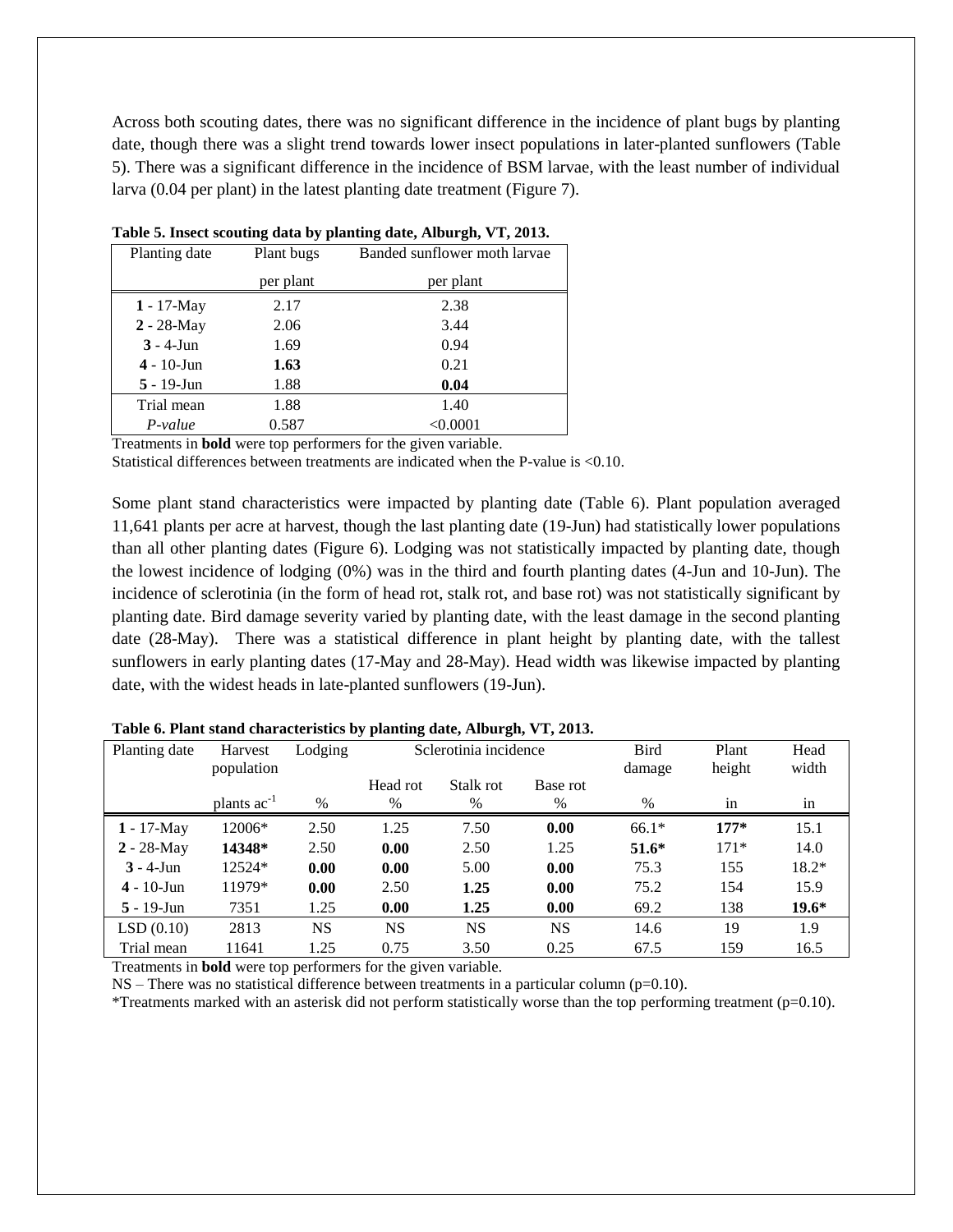

**Figure 6. Impact of planting date on harvest population, Alburgh, VT, 2013. Treatments that share a letter were not statistically different from one another (p=0.10).**

Planting date had no statistically significant impact on harvest moisture, test weight, or seed and oil yields (Table 7). Moisture at harvest (which occurred on two separate dates, according to physiological maturity) averaged 15.2% across planting dates. Test weights averaged 30.7 lbs per bushel and were not statistically different by planting date. Seed yield was highest in the fourth planting date (10-Jun) at 1118 lbs per acre, though this was not statistically greater than other planting dates. Banded sunflower moth (BSM) damage to seed, assessed in post-harvest seed samples, averaged 2.02% and was not significantly different by planting date, though later planting dates tended to have less damage (Figure 7).

| Planting date         | Harvest moisture | Test weight                        | Seed yield                    | BSM damage | Oil content |                               | Oil yield            |
|-----------------------|------------------|------------------------------------|-------------------------------|------------|-------------|-------------------------------|----------------------|
|                       | $\%$             | $\frac{1}{2}$ lbs bu <sup>-1</sup> | $\text{lbs}$ ac <sup>-1</sup> | $\%$       | $\%$        | $\text{lbs}$ ac <sup>-1</sup> | $\text{gal ac}^{-1}$ |
| $1 - 17$ -May         | 15.5             | 30.0                               | 606                           | 2.06       | <b>28.0</b> | 223                           | 29.2                 |
| $2 - 28$ -May         | 15.3             | 30.7                               | 494                           | 2.50       | 24.7        | 165                           | 21.6                 |
| $3 - 4$ -Jun          | 14.6             | 31.3                               | 981                           | 2.40       | 27.1        | 322                           | 42.1                 |
| $4 - 10 - \text{Jun}$ | 15.7             | 30.4                               | 1118                          | 1.63       | 25.6        | 343                           | 44.9                 |
| $5 - 19$ -Jun         | 14.7             | 30.8                               | 709                           | 1.50       | 24.9        | 189                           | 24.7                 |
| Trial mean            | 15.2             | 30.7                               | 782                           | 2.02       | 26.0        | 248                           | 32.5                 |
| $P-value$             | 0.9759           | 0.9056                             | 0.1325                        | 0.5397     | 0.8418      | 0.1488                        | 0.1488               |

**Table 7. Seed and oil yield and quality by planting date, Alburgh, VT, 2013.**

Treatments in **bold** were top performers for the given variable.

There were no statistical differences between treatments in any particular column ( $p<0.10$ ).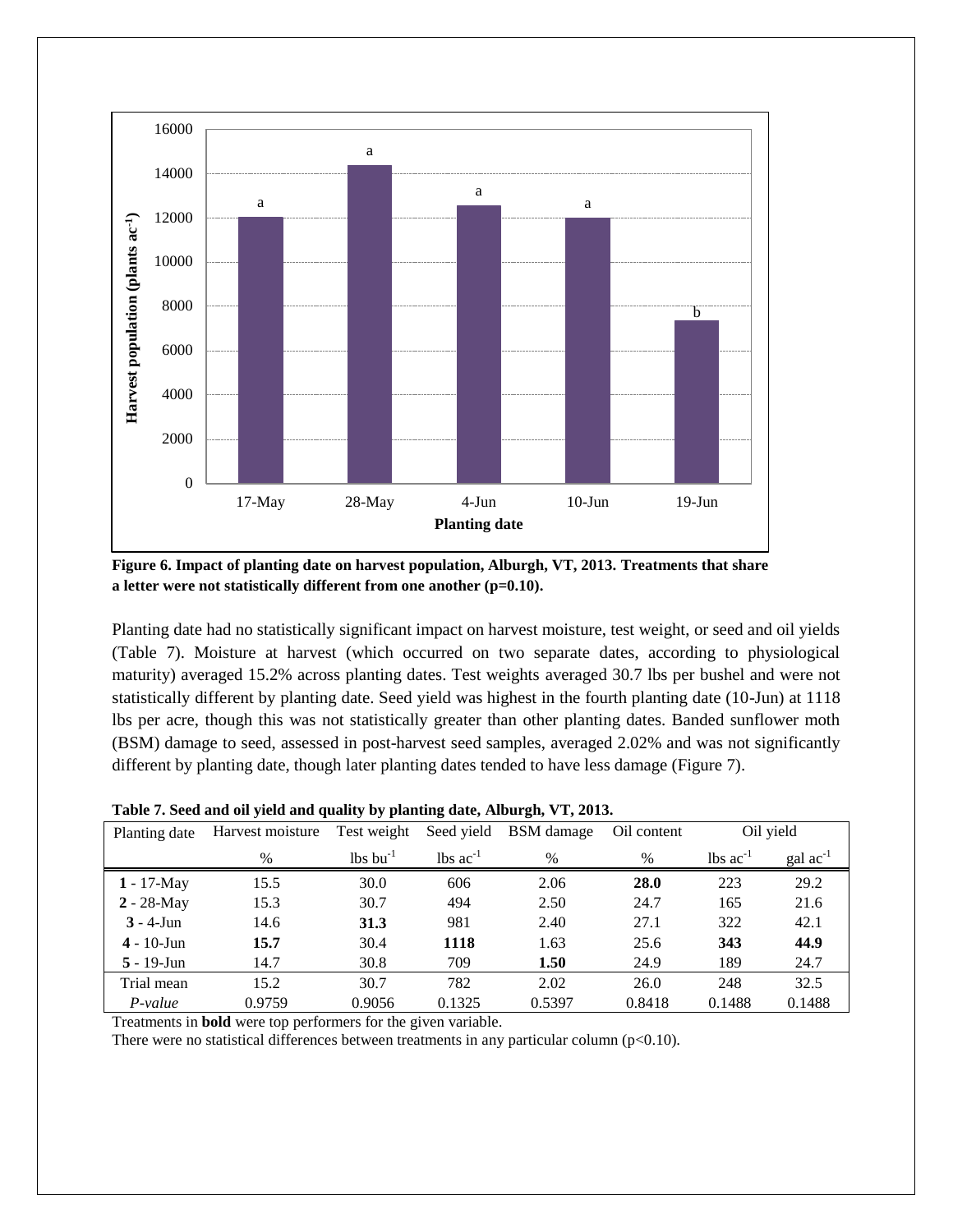

**Figure 7. Impact of planting date on banded sunflower moth (BSM) larvae incidence and damage to seed, Alburgh, VT, 2013. The incidence of BSM larvae varied significantly by planting date, but there**  were no statistically significant differences in BSM damage by planting date (p=0.10).

Oil content did not differ significantly by planting date, though the first planting date (17-May) had the greatest oil content (28.0%). Average oil content was 26.0%, and oil yields averaged 248 lbs (or 32.5 gallons) per acre (Figure 8).



**Figure 8. Impact of planting date on seed and oil yields of sunflower, Alburgh, VT, 2013. There were no statistically significant differences in yields by planting date (p=0.10).**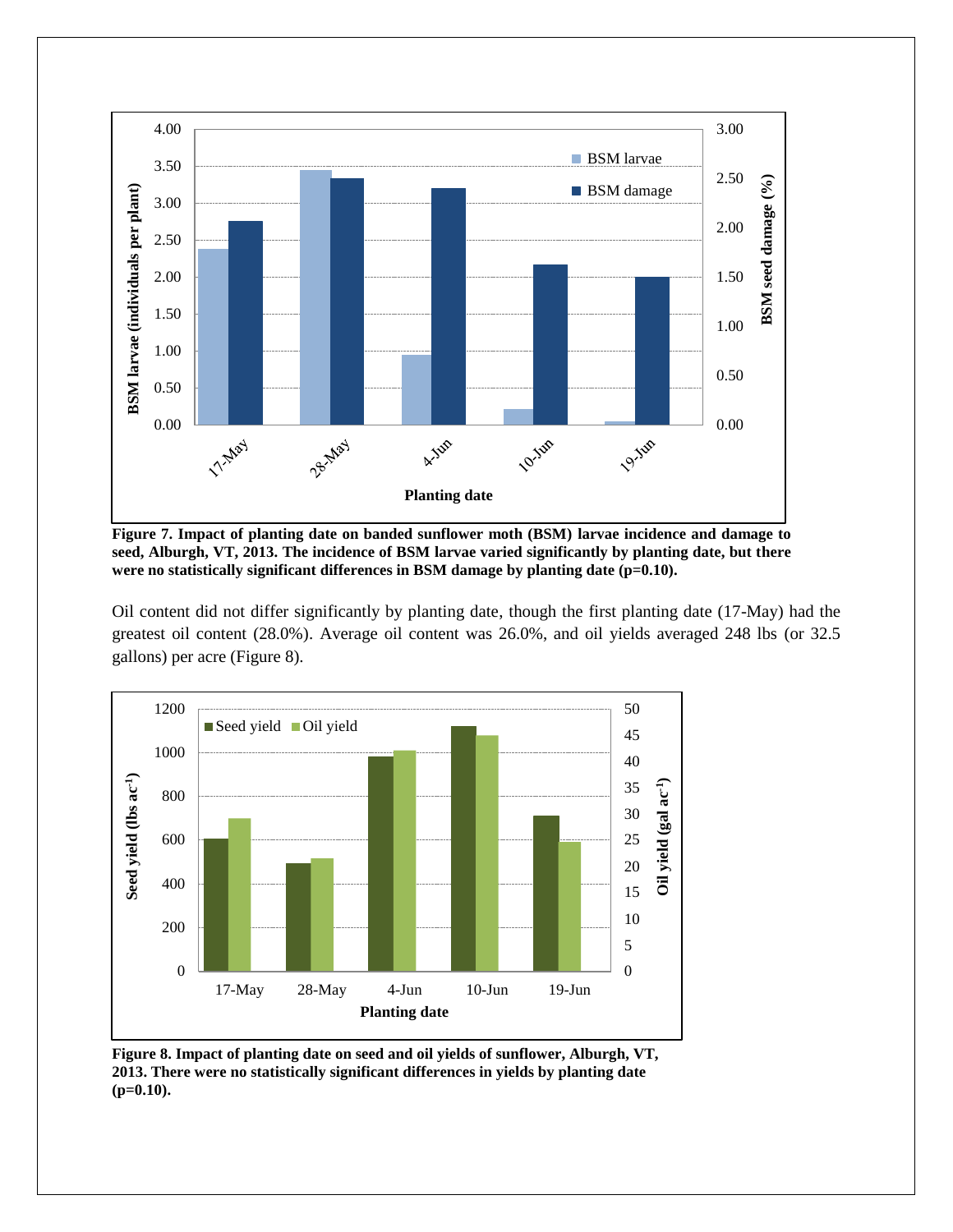### *Impacts of variety*

Across all planting dates, the average bloom dates for Cobalt II and Torino sunflowers varied. The average date of 75% or more plants being in R5 stage for Cobalt II, the early-season variety, was 6-Aug, while Torino bloomed on 10-Aug (Table 8).

#### **Table 8. Bloom dates by variety, Alburgh, VT, 2013.**

| Variety   | Bloom date |
|-----------|------------|
| Cobalt II | 6-Aug      |
| Torino    | $10-Aug$   |

There was no significant difference in the number of plant bugs or BSM larvae by variety (Table 9). Though overall, Torino sunflowers had slightly fewer insect individuals observed across both planting dates, the difference was not statistically significant.

#### **Table 9. Insect scouting data by variety, Alburgh, VT, 2013.**

| Variety    | Plant bugs | Banded sunflower moth larvae |
|------------|------------|------------------------------|
|            | per plant  | per plant                    |
| Cobalt II  | 1.97       | 1.57                         |
| Torino     | 1.80       | 1.23                         |
| Trial mean | 1.88       | 1.40                         |
| P-value    | 0.5028     | 0.3299                       |

Treatments in **bold** were top performers for the given variable.

There were no statistical differences between treatments in any particular column ( $p<0.10$ ).

There was little impact of variety on sunflower plant stand characteristics (Table 10). Harvest population was not impacted significantly by variety. Lodging and sclerotinia incidence was lower in Cobalt II, but the difference was not statistically significant. Bird damage was significantly lower in Cobalt II across planting dates (62.3%, as opposed to 72.6% in Torino). Torino sunflower plants were significantly taller (170 in) and had wider heads (17.8 in) than Cobalt II.

#### **Table 10. Plant stand characteristics by variety, Alburgh, VT, 2013.**

| Variety    | Harvest                 | Lodging | Sclerotinia incidence |           |          | <b>Bird</b> | Plant  | Head    |
|------------|-------------------------|---------|-----------------------|-----------|----------|-------------|--------|---------|
|            | population              |         |                       |           |          | damage      | height | width   |
|            |                         |         | Head rot              | Stalk rot | Base rot |             |        |         |
|            | plants ac <sup>-1</sup> | $\%$    | %                     | %         | %        | $\%$        | in     | 1n      |
| Cobalt II  | 11478                   | 0.50    | 0.50                  | 2.50      | 0.00     | $62.3*$     | 147    | 15.2    |
| Torino     | 11805                   | 2.00    | 1.00                  | 4.50      | 0.50     | 72.6        | $170*$ | $17.8*$ |
| LSD(0.10)  | NS                      | NS      | NS                    | NS        | NS       | 9.2         | 12     | 1.2     |
| Trial mean | 11641                   | 1.25    | 0.75                  | 3.50      | 0.25     | 67.5        | 159    | 16.5    |

Treatments in **bold** were top performers for the given variable.

NS – There was no statistical difference between treatments in a particular column (p=0.10).

\*Treatments marked with an asterisk did not perform statistically worse than the top performing treatment ( $p=0.10$ ).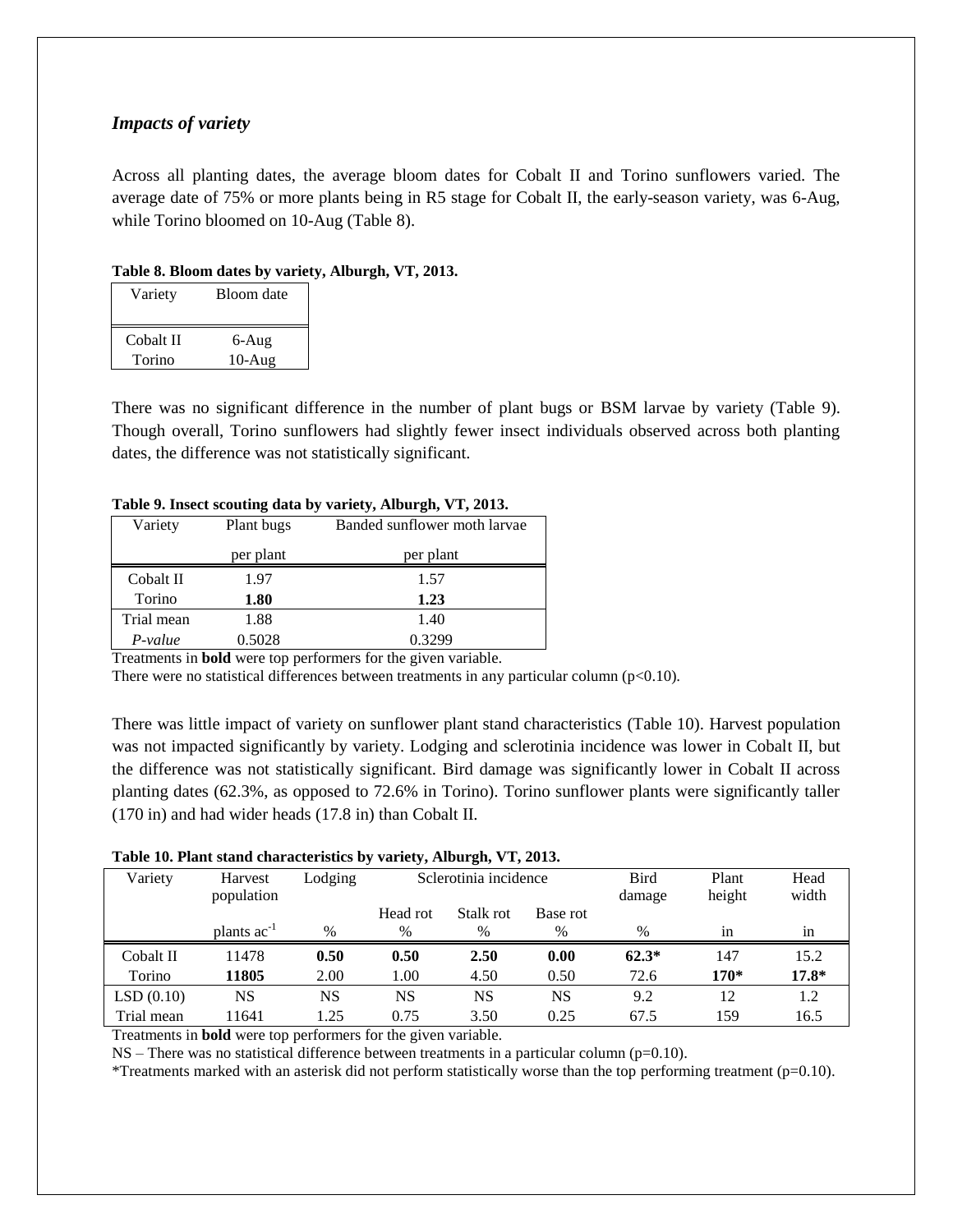Harvest moisture was slightly greater in Torino, the longer-season variety, but there was no statistical difference between the two varieties (Table 11). Test weight did not differ significantly by variety, though it was slightly greater in Torino (31.2 lbs per bushel). Seed yield was slightly greater in Torino (839 lbs per acre), but not statistically significant. There was no statistical difference in BSM damage between varieties, and no difference in oil content. Oil yield was greater in Torino (269 lbs or 35.3 gallons per acre), but not statistically greater than the oil yield of Cobalt II (227 lbs or 29.7 gallons per acre).

| Variety    | Harvest moisture | Test weight      |                          | Seed yield BSM damage | Oil content   | Oil yield                     |                      |
|------------|------------------|------------------|--------------------------|-----------------------|---------------|-------------------------------|----------------------|
|            | %                | $\ln s \ln^{-1}$ | $\ln$ s ac <sup>-1</sup> | $\%$                  | $\frac{0}{0}$ | $\text{lbs}$ ac <sup>-1</sup> | gal ac <sup>-1</sup> |
| Cobalt II  | 14.8             | 30.1             | 724                      | 1.88                  | 24.4          | 227                           | 29.7                 |
| Torino     | 15.5             | 31.2             | 839                      | 2.15                  | 27.7          | 269                           | 35.3                 |
| Trial mean | 15.2             | 30.7             | 782                      | 2.02                  | 26.0          | 248                           | 32.5                 |
| P-value    | 0.5893           | 0.2074           | 0.4904                   | 0.5615                | 0.1381        | 0.4294                        | 0.4294               |

Treatments in **bold** were top performers for the given variable.

There were no statistical differences between treatments in any particular column ( $p<0.10$ ).

## **DISCUSSION**

The interactions between planting date and variety were notable in bloom date, BSM larvae incidence, and stalk rot incidence. The variation in effects of planting date on the two varieties' average bloom dates was most noticeable in extreme (the earliest and latest) planting dates. While bloom dates were only two or three days apart for the two varieties when planted close to 1-Jun, at either end of the spectrum there was a much greater discrepancy between bloom dates for the two varieties. The early-season Cobalt II consistently bloomed before Torino, but when both varieties were planted late in the season (19-Jun), the difference between the average bloom dates was nine days.

The interaction between planting date and variety on the number of individual BSM larvae observed during scouting implies that the effects of altering planting dates may impact insect communities differently according to the variety (and relative maturity) of sunflower. BSM larvae were much more prevalent in early-planted Torino sunflowers and in late-planted Cobalt sunflowers.

Interestingly, the med-full season 'Torino' only had an incidence of stalk rot in the first three planting dates, but when planted on 10-Jun or later, had 0% incidence. Conversely, the early-season variety 'Cobalt II' sunflowers had 0% stalk rot when planted on 17-May, but stalk rot was noted in sunflowers planted on 28-May, 4-Jun, 10-Jun, and 19-Jun. This indicates that planting a full-season variety early in the season resulted in a higher incidence of stalk rot, while planting a shorter-season variety early on did not result in stalk rot.

The five varying planting dates evaluated in this study had no statistical impact on lodging and disease. Harvest population, bird damage, plant height and head width were all impacted by planting date. Similar to the 2012 study, there was a slight trend towards less insect (banded sunflower moth) damage in later